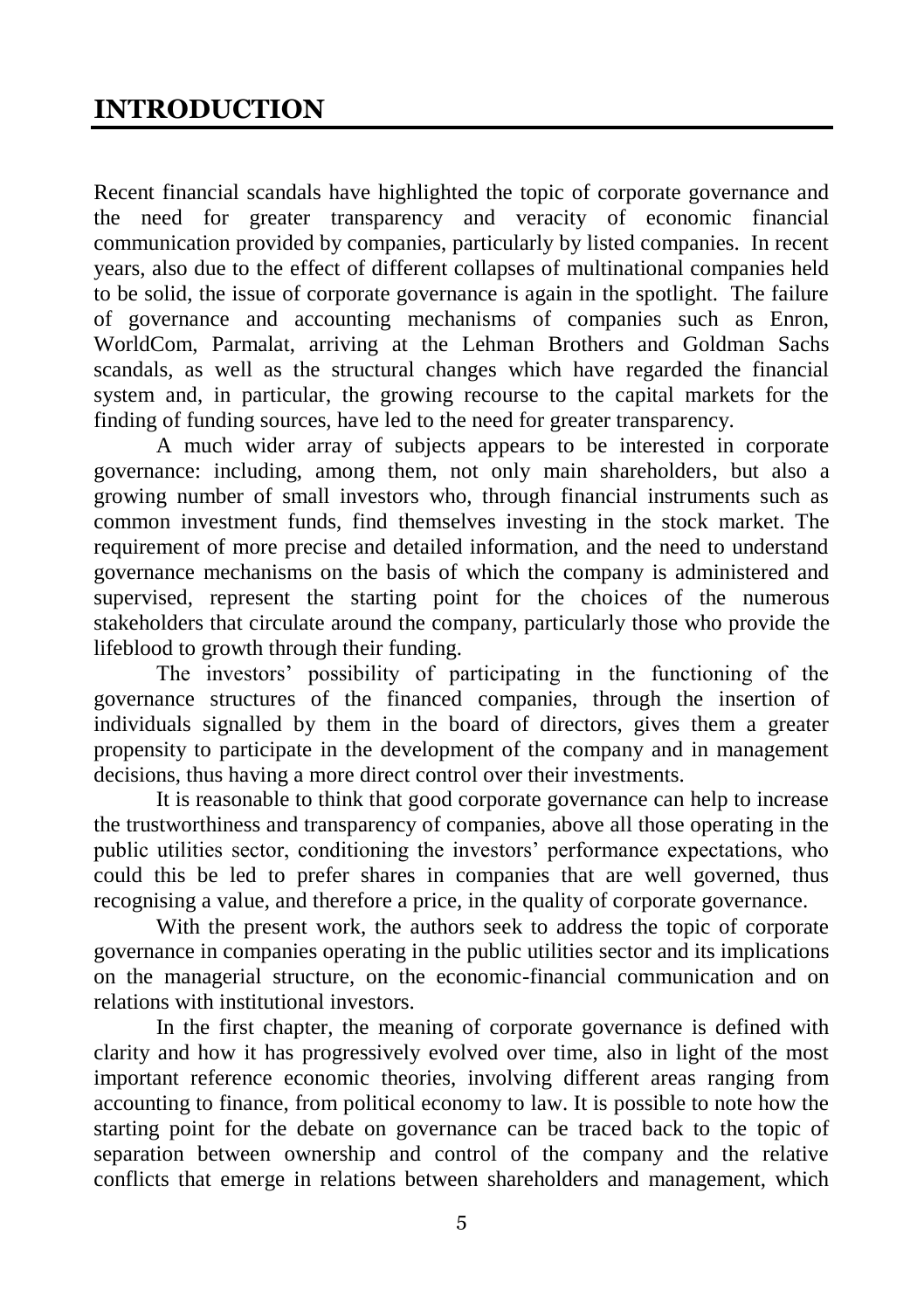can be more or less market in accordance with the ownership spread and the capitalism model considered. Furthermore, both governance mechanisms (internal and external) which the ownership has at its disposal to monitor and direct the management's work, as well as existing models in different geographical contexts are illustrated.

Chapter 2 addresses the topic of public services, which not only cover an important role in the attitude to the satisfaction of the needs of collective interest, but also constitute a particular category of assets whose use is of important social interest in modern States, under the occupational profile, of investments and of economic development. In particular, a general study on some fundamental aspects of the management of companies providing public services was conducted, with particular reference to new strategies and new organizational models imposed by the rapid change of the international economic scene and by national regulations. The chapter also provides a description of the evolution of the regulation framework and the research by the legislator, of innovative management models inspired by effectiveness, efficiency and economy.

In chapter 3, a study was conducted that allowed the authors to investigate the communication quality of companies operating in the public utilities sector listed on the Italian stock exchange. In particular, the hypothesis that the authors seek to demonstrate, by means of an appropriate methodological analysis, is whether eventual improvements/deteriorations of corporate communication of public utilities companies in the sample are accompanied by an improvement/deterioration of economic-income performance of the observed companies. More precisely, the authors verified a) the quality of communication provided by Italian public utility companies in their corporate governance reports improved during the reference period; b) whether the fiscal and market performance recorded by such companies results as being varied in relation to variance in governance performance and the information provided by the companies. Furthermore, the authors conducted a comparative analysis of the corporate governance reports of the companies in the sample and, after having identified and separated the different information provided in the reports, proceeded to collect fiscal and market data in order to conduct a comparison between the latter with governance variables highlighting, in particular, whether opposing trends exist, between variables over time. To conclude, relating to the first point, the analysis conducted confirms that the explicative content relating to the structure and to the summarised information possessed by the corporate governance reports, has, overall, increased progressively during the period analysed. With reference to the second point, from the analysis conducted it is possible to deduce that an increase of information provided by companies on qualitative variables of governance was accompanied by a variation of ebit and ebitda revenues. Regarding point three, the analysis has shown different trends and, at times, discordant between the improvements in information provided by companies the average value of the net income, of the roe and roic and variable market values (mby eps and share performance).